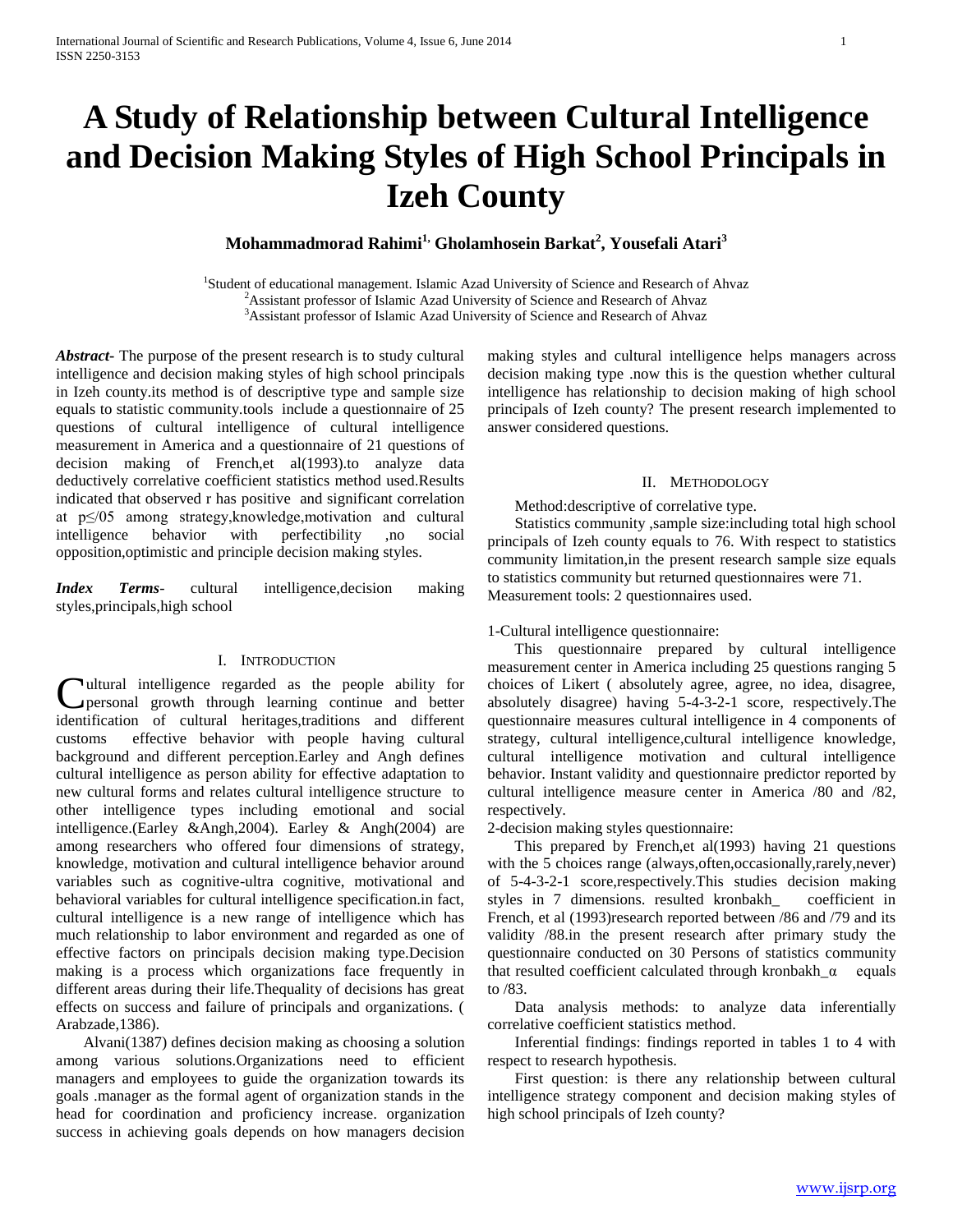| Significance<br>level | Effect<br>coefficient | r       | frequency | source                                                                         |
|-----------------------|-----------------------|---------|-----------|--------------------------------------------------------------------------------|
| 0/001                 | 0/14                  | 0/38    | 71        | Cultural intelligence strategy<br>with<br>component<br>perfectibility style    |
| 0/17                  | 0/02                  | 0/16    | 71        | Cultural intelligence strategy<br>component with control style                 |
| 0/50                  | 0/006                 | $-0/08$ | 71        | Cultural intelligence strategy<br>component with<br>fantastic<br>style         |
| 0/001                 | 0/20                  | 0/45    | 71        | Cultural intelligence strategy<br>component with no social<br>opposition style |
| 0/05                  | 0/0.5                 | 0/23    | 71        | Cultural intelligence strategy<br>component with optimistic<br>style           |
| 0/001                 | 0/18                  | 0/42    | 71        | Cultural intelligence strategy<br>component with principle<br>style            |
| 0/91                  | $\theta$              | 0/02    | 71        | Cultural intelligence strategy<br>instinct<br>component with<br>style          |

 Based on results,observed r has positive and significant correlation at p≤/05 level between cultural intelligence strategy and decision making styles of perfectibility,no social opposition,optimistic and principle ones. In other words ,cultural intelligence among principals increases the possibility of decision making styles of perfectibility,no social opposition,optimistic and principle ones and equals to /14,/2,/05,/18 ,respectively .While there is no significant correlation between cultural intelligence strategy and control, fantastic and instinct decision making styles.

Second :Is there any relationship between cultural intelligence knowledge and decision making styles of high school principals of Izeh county?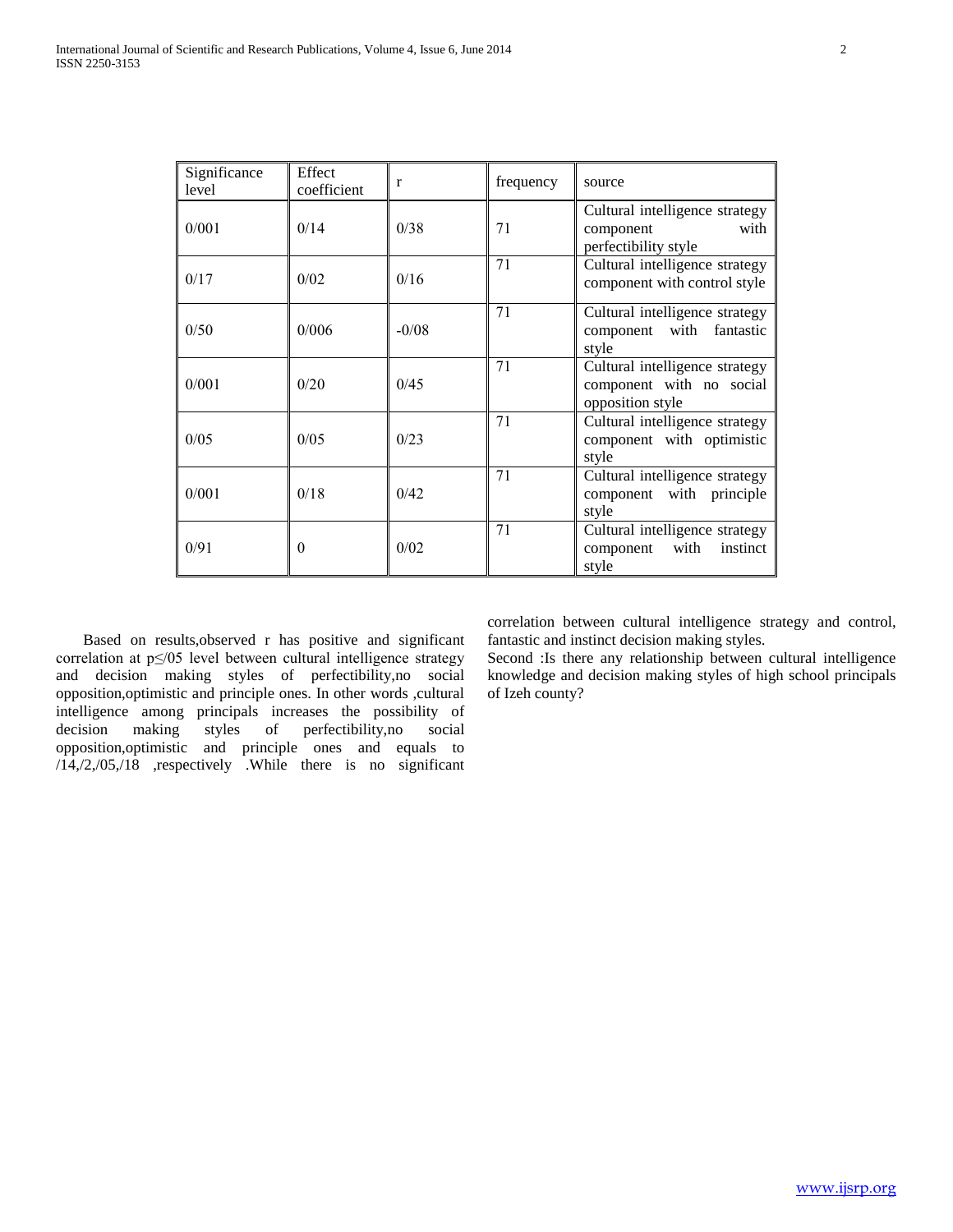| Significance<br>level | Effect<br>coefficient | r    | frequency | source                                                                      |
|-----------------------|-----------------------|------|-----------|-----------------------------------------------------------------------------|
| 0/001                 | 0/21                  | 0/46 | 71        | Cultural intelligence strategy<br>with<br>component<br>perfectibility style |
| 0/08                  | 0/04                  | 0/21 | 71        | Cultural intelligence strategy<br>component with control style              |
| 0/64                  | 0/004                 | 0/06 | 71        | Cultural intelligence strategy<br>component with fantastic<br>style         |
| 0/001                 | 0/31                  | 0/56 | 71        | Cultural intelligence with no<br>social opposition style                    |
| 0/04                  | 0/06                  | 0/25 | 71        | with<br>Cultural intelligence<br>optimistic style                           |
| 0/001                 | 0/41                  | 0/64 | 71        | with<br>Cultural intelligence<br>principle style                            |
| 0/22                  | 0/02                  | 0/15 | 71        | with<br>Cultural intelligence<br>instinct style                             |

**Table2:results of Pearson correlation coefficient of relationship between cultural intelligence knowledge and decision making of high school principals in Izeh County**

 Based on results, observed r indicated positive and significant correlation between cultural intelligence and perfectibility, no social opposition, optimistic and principle decision making styles. In other words, cultural intelligence increases possibility of using perfectibility, no social opposition, optimistic and principle decision making styles and equals to /21,/31,/06 and /41,respectively.while there is no significant correlation between cultural intelligence and control, fantastic and instinct decision making styles.

 Third question: Is there any relationship between cultural intelligence motivation and decision making styles of high school principals?

## **Table3:results of Pearson correlation coefficient of relationship between cultural intelligence motivation and decision making styles of high school principals in Izeh county**

| Significance<br>level | Effect<br>coefficient | r    | frequency | source                                                                              |
|-----------------------|-----------------------|------|-----------|-------------------------------------------------------------------------------------|
| 0/16                  | 0/03                  | 0/17 | 71        | intelligence<br>Cultural<br>motivation component with<br>perfectibility style       |
| 0/85                  | $\Omega$              | 0/02 | 71        | Cultural<br>intelligence<br>motivation component with<br>control style              |
| 0/75                  | $\Omega$              | 0/04 | 71        | Cultural<br>intelligence<br>with fantastic<br>motivation<br>style                   |
| 0/003                 | 0/12                  | 0/35 | 71        | Cultural<br>intelligence<br>motivation component with<br>no social opposition style |
| 0/05                  | 0/05                  | 0/23 | 71        | Cultural<br>intelligence<br>motivation component with<br>optimistic style           |
| 0/009                 | 0/10                  | 0/31 | 71        | Cultural<br>intelligence<br>motivation component with<br>principle style            |
| 0/07                  | 0/04                  | 0/21 | 71        | intelligence<br>Cultural<br>motivation component with<br>instinct style             |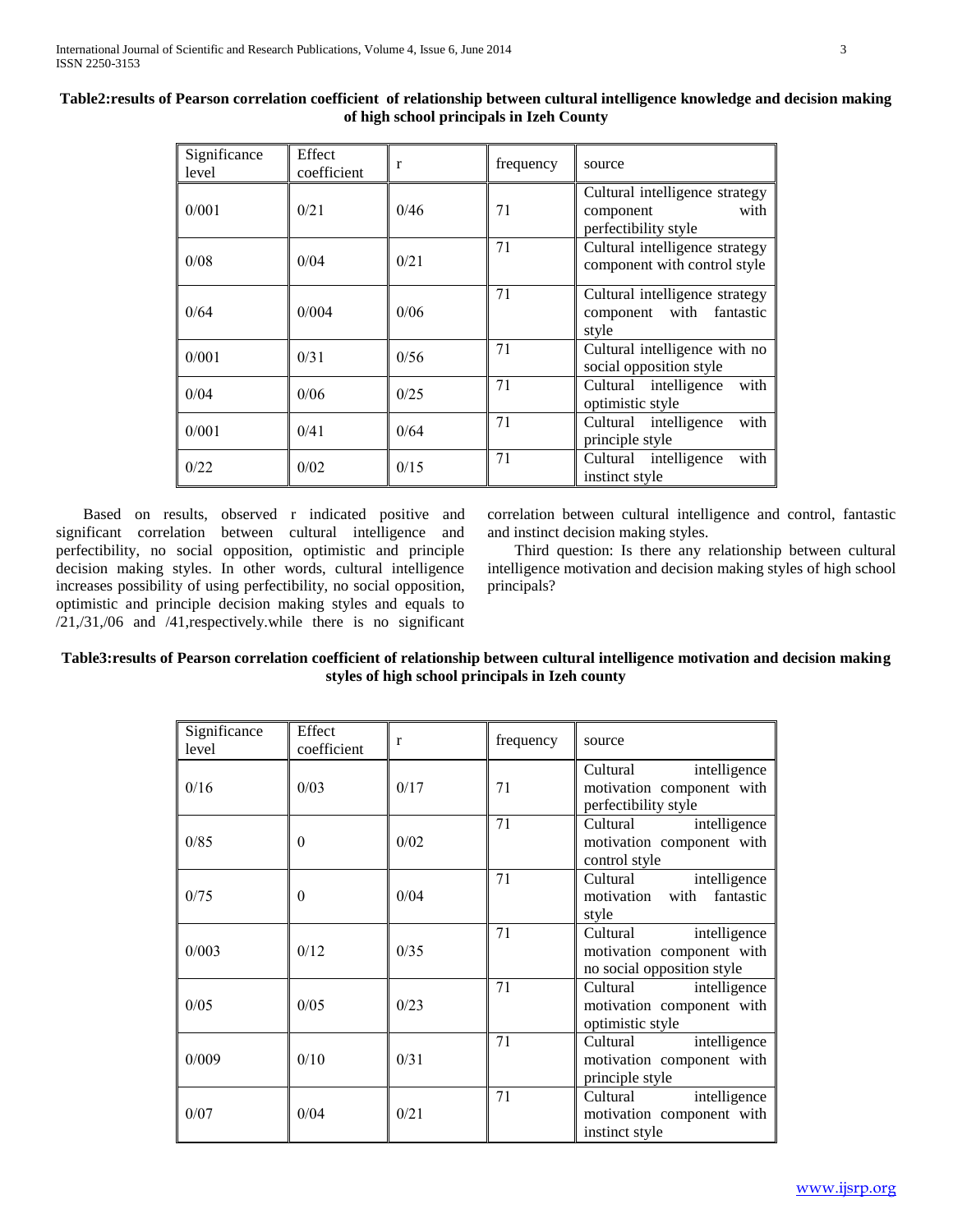Based on results, observed r indicated between cultural intelligence motivation and no social opposition, optimistic and principle decision making styles. In other words, cultural intelligence between principals increases the possibility of using no social ,optimistic and principle decision making styles and equals to /12,/05,/10 respectively. While there is no significant correlation between perfectibility,control,fantastic and instinct decision making styles.

4<sup>th</sup>question: is there any relationship between cultural intelligence behavior component and decision making styles of high school principals of Izeh county?

 Table 4: results of Pearson correlation coefficient between cultural intelligence behavior and decision making styles of Izeh county

## **Table 4:results of Pearson correlation coefficient of relationship between cultural intelligence behavior component and decision making styles of high school principals in Izeh county**

| Significance | Effect      |              |           |                            |
|--------------|-------------|--------------|-----------|----------------------------|
| level        | coefficient | $\mathbf{r}$ | frequency | source                     |
|              |             |              |           | Cultural<br>intelligence   |
| 0/001        | 0/24        | 0/49         | 71        | behavior component with    |
|              |             |              |           | perfectibility style       |
|              |             |              | 71        | intelligence<br>Cultural   |
| 0/50         | 0/006       | 0/08         |           | behavior component with    |
|              |             |              |           | control style              |
|              |             |              | 71        | Cultural<br>intelligence   |
| 0/78         | $\theta$    | 0/03         |           | behavior component with    |
|              |             |              |           | fantastic style            |
|              |             |              | 71        | intelligence<br>Cultural   |
| 0/001        | 0/30        | 0/55         |           | behavior component with no |
|              |             |              |           | social opposition style    |
|              |             |              | 71        | Cultural<br>intelligence   |
| 0/01         | 0/08        | 0/29         |           | behavior component with    |
|              |             |              |           | optimistic style           |
|              |             |              | 71        | Cultural<br>intelligence   |
| 0/001        | 0/22        | 0/47         |           | behavior component with    |
|              |             |              |           | principle style            |
|              |             |              | 71        | Cultural<br>intelligence   |
| 0/94         | $\theta$    | 0/008        |           | behavior component with    |
|              |             |              |           | instinct style             |

 Based on results, observed r indicated positive and significant correlation between cultural intelligence behavior and perfectibility, no social opposition, optimistic and principle decision making styles. In other words, cultural intelligence increases the possibility of using no social opposition, optimistic and principle decision making styles and equals to /24,/3 ,/08 and /22 respectively. While there is no significant correlation between cultural intelligence and perfectibility, control, fantastic and instinct decision making styles.

## III. DISCUSSION AND CONCLUSION

 Findings regarding the relationship between cultural intelligence components and decision making styles of high school principals indicated that there is a positive and significant correlation between cultural intelligence components and perfectibility, no social opposition, optimistic and principle decision making styles. In other words, cultural intelligence components among principals increase the possibility of using perfectibility, no social opposition, optimistic and principle decision making styles. In other words there is no significant

correlation between cultural intelligence components and control, fantastic and instinct decision making styles. subject of the present research reported also in van derail(2011)Prado (2010),tai (2010) smite(2008) van dain (2008) imai (2007) montagliani and giakalon (1998) yazdkhasti (1389) nazemi, et al (1388) naiji and Abbas ali zade (1388) kazemi (1387) delaram (1387) fayazi and Jan nesar ahmadi (1385) and moshabaki and ramous (1385) that indicated correlation of present research and mentioned studies. In the theory of earley and angh (2006) defines cultural intelligence as person ability in accordance with successful adapt to new cultural setting that in conclusion resulted in more efficiency in decision making ability and face to others because who has higher cultural intelligence delays judgments about others until obtain more proper information about other groups and doesn't make a decision based on self knowledge but use existing information to present rational principle and in accordance with setting ,so it can be said that cultural intelligence can increase decision making ability. Thus, cultural intelligence increase judgment and decision making ability since his decisions may be based on full and valid sources that the process leads to efficient decisions of person and brings